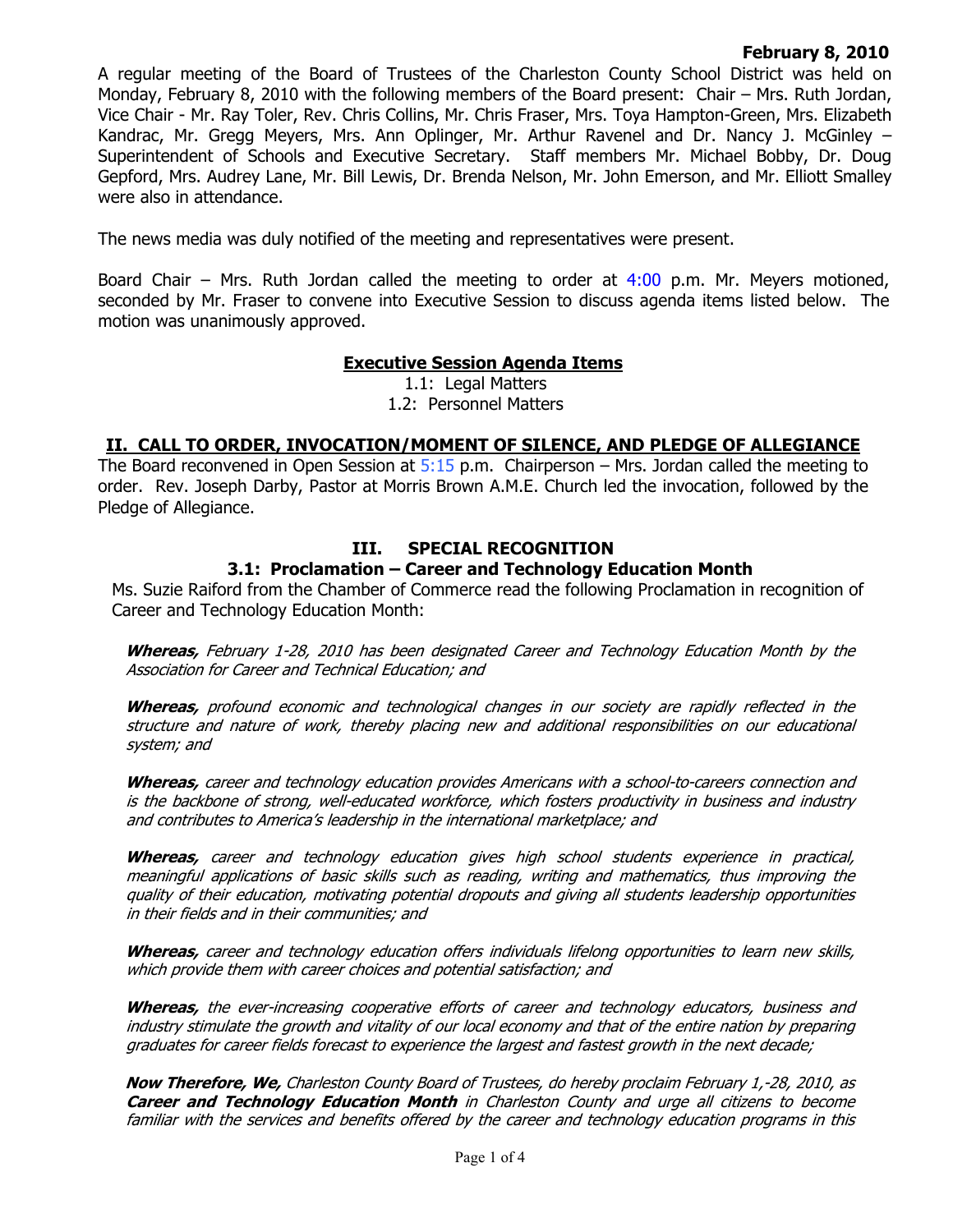community and to support and participate in these programs to enhance their individual work skills and productivity.

# **3.2: Proclamation – National School Counseling Week**

Ms. Candy Bates-Quinn, Coordinator of School Counseling and Home Schooling, read the following Proclamation in recognition of National School Counseling Week:

**Whereas,** School counselors in Pre-K through Grade 12 are employed to help students reach their full potential; and

**Whereas,** School counselors are child advocates who are actively committed to helping students explore their abilities, strengths, interests, and talents as these traits relate to career awareness and development, and

**Whereas,** School counselors help parents focus on ways to further the educational, personal, and social growth of their children; and

**Whereas,** School counselors assist teachers and other educators to help students explore their potential and set realistic goals for themselves; and

**Whereas,** School counselors seek to identify and utilize community resources that can enhance and complement comprehensive school counseling programs and help students become productive members of society; and

**Whereas,** The CCSD Comprehensive Development School Counseling Program is an essential component of the educational process that enables all students to achieve success in school; and

**Whereas,** Charleston County school counselors are accountable and committed to each student's total development, which includes learning to live (knowledge of self and others); learning to learn (education and academic knowledge); and learning to work (career planning and knowledge); and

**Whereas,** Charleston County school counselors are accountable and committed to helping students make a difference….one at a time;

**Therefore,** We do hereby proclaim February, as Charleston County School Counseling month in accordance with National School Counseling Week February 1-5, 2010.

## **3.3: State Board of Education Volunteer Award**

The Board recognized Dr. Charlie Smith, a volunteer at Frierson Elementary for receiving the State Board of Education Volunteer Award.

## **3.4: National Board Certified Teachers**

This item was pulled from the agenda. The National Board Certified Teachers will be recognized at a future meeting.

# **IV. SUPERINTENDENT'S REPORT**

#### **4.1: Superintendent's Report**

#### Dr. McGinley shared the following:

Last week, the state PASS report was released. Last year, the PASS replaced the PACT as the state's elementary and middle school assessment. CCSD students' performance on the PASS mirrored the gains seen on the PACT. In the last year of the PACT, the district had its highest Proficiency rates in the ten-year history of the test, and CCSD students earned higher rates of Proficiency than their state peers in every subject and grade level.

As a sign of continued improvement, this year, more CCSD students earned the highest score on the PASS Test -"Exemplary"-than students across the state in every subject and grade tested. The PASS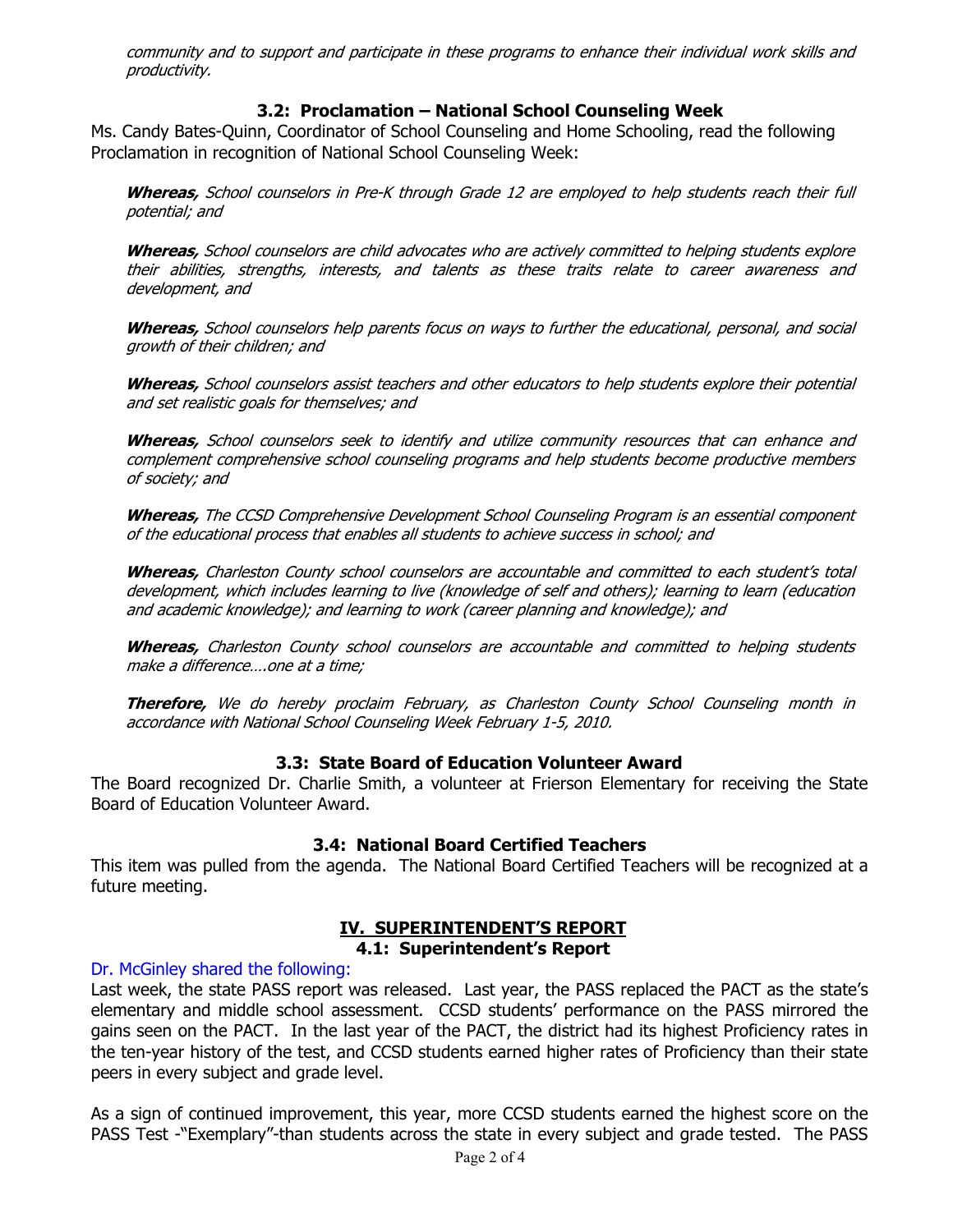results also give this district a road map for continued improvement. Now it's necessary to close achievement gaps and increase overall percentages of students hitting "Met" and "Exemplary" targets, and the district's literacy plan and other efforts will focused on these goals.

Also last week, the district launched a "Help for Haiti" campaign designed to organize school and central office relief donations. John Emerson is spearheading this campaign. Many schools are taking their own initiative to help folks in Haiti.

Dr. McGinley briefed everyone on last Friday's shooting in the Murray Hill neighborhood near Daniel Jenkins Academy. Sometime after dismissal, a CCSD student was shot and killed by another student in the neighborhood. According to the police, this shooting stemmed from an earlier altercation in an entirely different neighborhood-it was not a conflict that originated in the school itself, and the two students involved were in entirely different classes and programs.

Shortly after the incident, Burns Elementary went into lockdown as a safety precaution, and the district communicated with parents and schools to ensure that no students entered the Murray Hill neighborhood while the police were still searching for the suspect. As a further precaution, school was postponed for Daniel Jenkins students today so that the faculty could meet and plan to ensure that the school is prepared for a safe and smooth transition for students tomorrow and give a faculty a chance to process the grief that they are experiencing, as many teachers and counselors were close to the students involved.

Youth violence is a social, community, and school issue that we must address collaboratively. Over the weekend, Dr. McGinley met with Chief Zumalt and representatives from Daniel Jenkins, CCSD, and the North Charleston Police Department to talk about the immediate needs of the faculty, parents and students, but also discussed longer-term possibilities about how we can partner to stem juvenile violence in our neighborhoods. This will be an ongoing conversation, and one that will involve local Mayors, DJJ, the police, and community and faith-based leaders.

Dr. McGinley commended the faculty at Daniel Jenkins Academy and district security officers Kevin Wren and Jeff Scott-for their work on Friday and every day.

# **V. VISITORS, PUBLIC COMMUNICATIONS**

**5.1: Visitors, Public Communications** 

No visitors addressed the Board at this meeting.

## **XI. APPROVAL OF MINUTES/EXECUTIVE SESSION AGENDA ITEM**

Mr. Toler motioned, seconded by Rev. Collins approval of the Open and Executive Session minutes of January 25, 2010. The motion was approved 9-0.

## **6.2: Motions of Executive Session of February 8, 2010**

The Board approved the following motions that were made in Executive Session:

**1.1: Legal Matters** - The Board discussed several legal matters in Executive Session. The following actions were taken.

**A. P.E. Exemption Request** – The Board approved a P.E. Exemption Request. The vote was 9-0.

**B. Settlement Offer** – The Board approved a settlement offer. The vote was 9-0.

- **C. Gregg Mathis Charter** The Board voted on two motions as follows:
	- The motion to approve the request from Gregg Mathis Charter for facility and bus transportation failed 3-6 (Kandrac, Ravenel and Toler voted in favor of the motion).
	- The motion to deny the request from Gregg Mathis for facility and bus transportation was approved 6-3 (Kandrac, Ravenel and Toler opposed the motion).